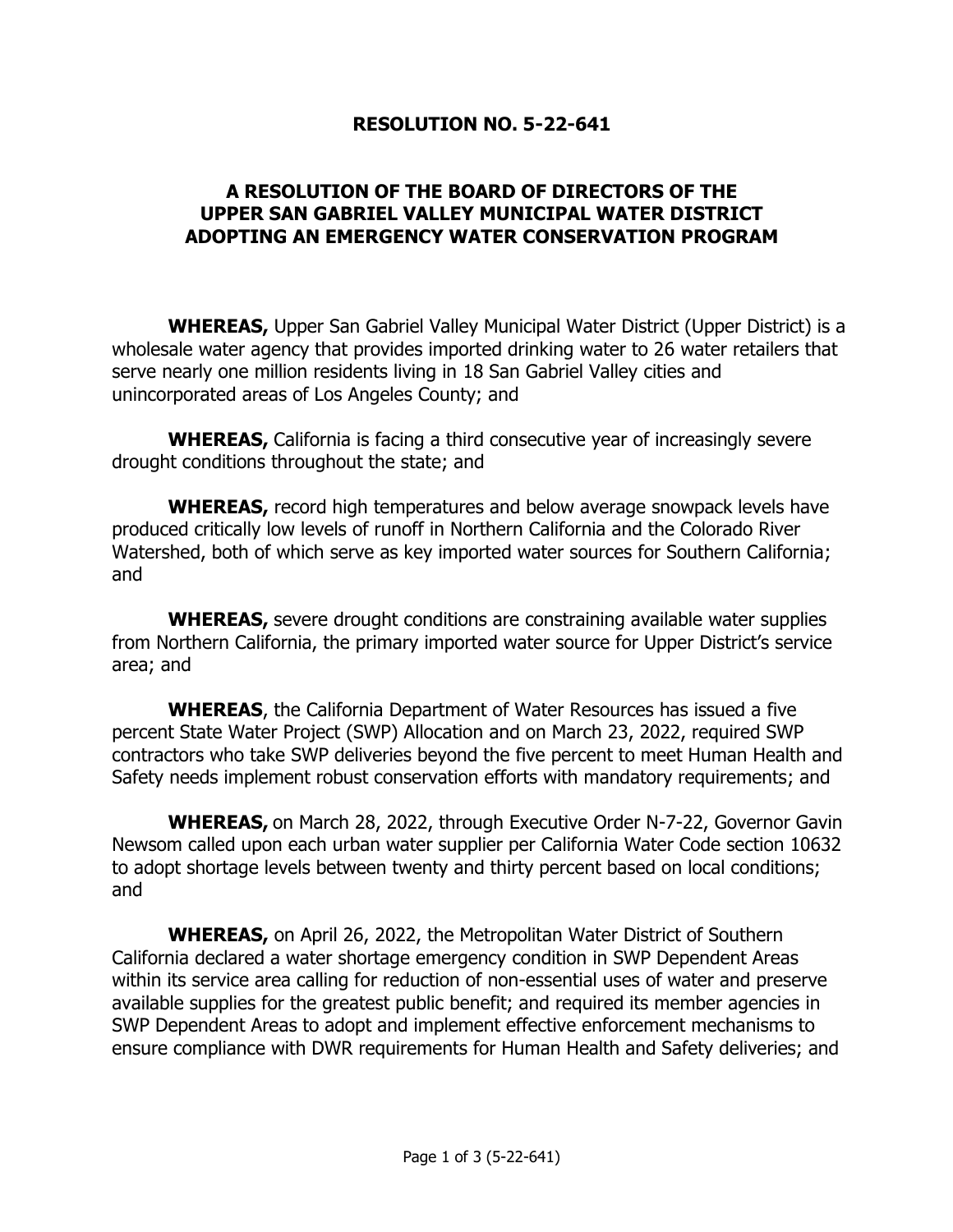**WHEREAS,** Metropolitan has identified Upper District's service area as a SWP Dependent Area and has called on our region to implement immediate watering restrictions by June 1, 2022; and

**WHEREAS**, the current extreme statewide drought condition and SWP constraints serve to underscore the need for enhanced conservation measures for Upper District's service area to maintain a sustainable groundwater basin during prolonged droughts; and

**WHEREAS,** the level of the Main San Gabriel Groundwater Basin, as measured at the Baldwin Park Key Well on April 29, 2022, is at 184.6 feet approaching the historical low level of 169 feet above mean sea level recorded in November of 2019; and

**WHEREAS,** increasing and applying efficient water efficiency measures is the responsible action that all water retailers in Upper District's service area need to implement and enforce in order to maintain a sustainable groundwater basin; and

**WHEREAS**, the Board of Directors of Upper San Gabriel Valley Municipal Water District has adopted a Water Shortage Contingency Plan in accordance with California law, which is triggered during water shortage conditions and describes stages of actions Upper District may take to manage supply and demand.

**WHEREAS**, on August 25, 2021, the Upper District Board activated Shortage Level 2 of its Water Shortage Contingency Plan, declaring a 20 percent water shortage level, implementing voluntary conservation measures, and reserving the right to implement mandatory measures.

**NOW, THEREFORE, IT IS HEREBY RESOLVED** that the Board of Directors of the Upper San Gabriel Valley Municipal Water District, in accordance with its Water Shortage Contingency Plan – Level 2, hereby adopts an Emergency Water Conservation Program for all 26 water retailers and 18 cities in its service area.

Section 1. The District hereby adopts an Emergency Water Conservation Program framework that supports Metropolitan's volumetric option for Human Health & Safety deliveries.

Section 2. The District will pass on any penalties and fines it may receive to its respective member agencies consistent with Metropolitan's Water Shortage Emergency Condition declaration.

Section 3. The District calls on all water users within its service area to reduce their water use by 20 percent in an effort to extend stored water supplies and minimize the effects of the drought to the Main San Gabriel Groundwater Basin.

Section 4. The District requests all local water suppliers to limit watering landscape or other vegetated areas with potable water to a maximum of two days per